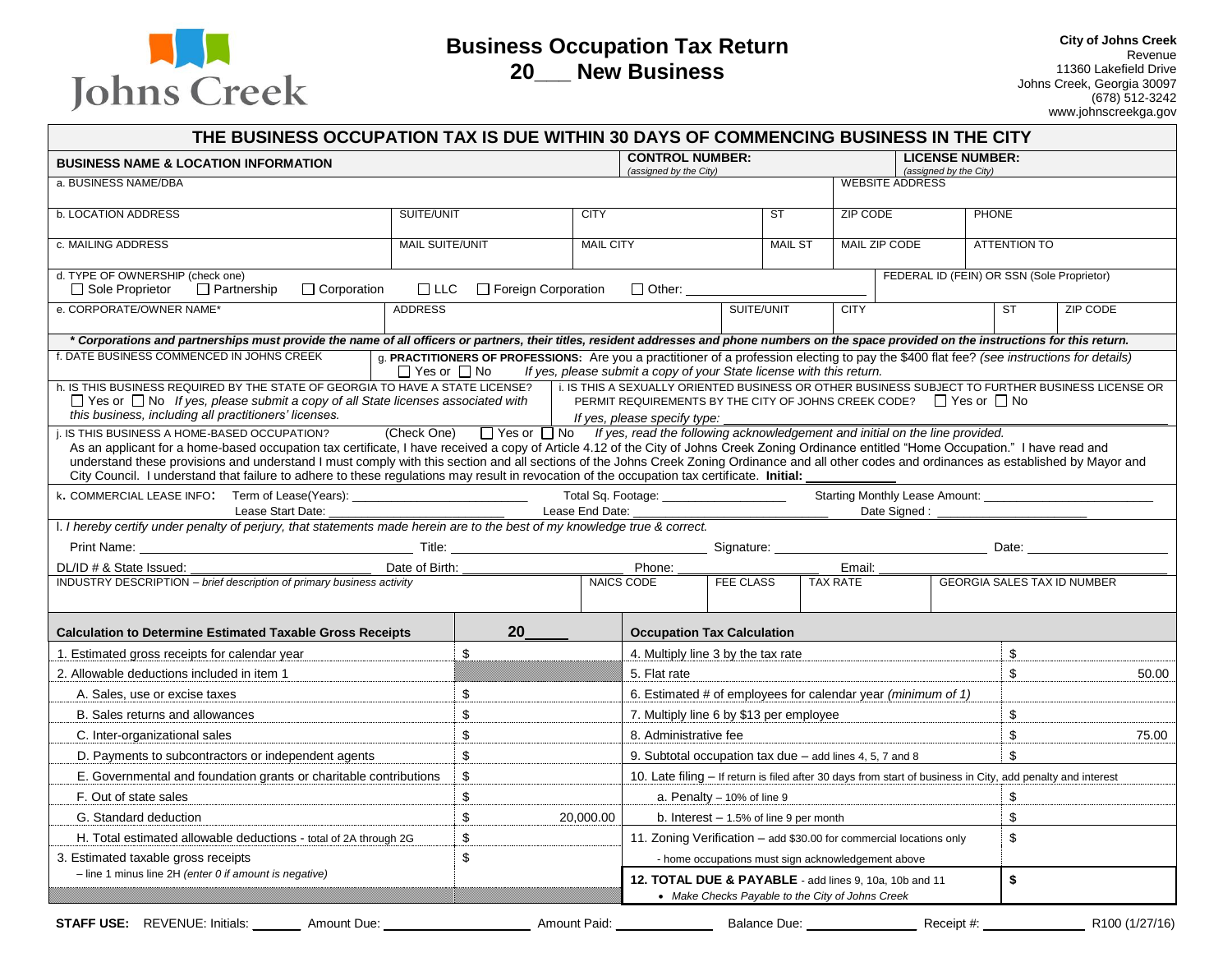

# **Business Occupation Tax Return New Business**

## **TAX RETURN MUST BE COMPLETED IN FULL AND PAYMENT OF ALL TAXES AND FEES MUST BE REMITTED TO THE CITY WITHIN 30 DAYS OF COMMENCING**

**BUSINESS IN THE CITY.** Penalty and interest will apply to all returns remitted later than 90 days after the commencement of business in the City of Johns Creek.

Upon fulfilling the City's requirements for an occupation tax certificate, the City will issue a certificate that shall be available for inspection by the City and may be posted at the location listed on the certificate. Renewals are due by January 1<sup>st</sup> each year and shall be delinquent after March 31st.

**Practitioners of Professions –** Practitioners of professions may elect to pay a flat fee of \$400.00 per practitioner *or* compute their fee using the gross receipts method and appropriate fee class. Practitioners electing to pay the flat fee of \$400.00 per practitioner must complete a separate application per practitioner and are NOT required to complete the calculation portion of the occupation tax return. Additional \$30.00 zoning verification is required for commercial locations and signed home occupation acknowledgement on the return is required for homebased locations.

**Insurers** – State of Georgia licensed insurers are not subject to the City's business occupation tax, but do need to complete the insurer license application (Form R103) and submit to the Revenue Division with full payment of fees.

Enter the name of all officers or partners, their titles, resident addresses and phone numbers in the table below, as directed on the tax return.

| OFFICER OR PARTNER INFORMATION |        |  |  |  |
|--------------------------------|--------|--|--|--|
| (1) Officer/Partner:           |        |  |  |  |
| Title:                         | Phone: |  |  |  |
| <b>Resident Address:</b>       |        |  |  |  |
| (2) Officer/Partner:           |        |  |  |  |
| Title:                         | Phone: |  |  |  |
| <b>Resident Address:</b>       |        |  |  |  |
| (3) Officer/Partner:           |        |  |  |  |
| Title:                         | Phone: |  |  |  |
| <b>Resident Address:</b>       |        |  |  |  |
| (4) Officer/Partner:           |        |  |  |  |
| Title:                         | Phone: |  |  |  |
| <b>Resident Address:</b>       |        |  |  |  |

## **INSTRUCTIONS FOR CALCULATION OF OCCUPATION TAX**

- **Line 1** Enter the total estimated gross receipts (gross revenue) of the business for the calendar year including without being limited to total income without deduction for the cost of goods sold or expenses incurred, gain from the trading in stocks, bonds, capital assets, or instruments of indebtedness, proceeds from fees charged for services rendered, and proceeds from rent, interest, royalty, or divided income.
- **Line 2A -** Enter the estimated sales, use and excise taxes that will be collected and remitted to government agencies.
- **Line 2B -** Enter the estimated sales returns, allowances, and discounts for the calendar year.
- **Line 2C**  Enter the estimated interorganizational sales or transfers between or among the units of a parent-subsidiary controlled group of corporations, as defined by 26 U.S.C. Section 1563(a)(1), between or among the units of a brother-sister controlled group of corporations, as defined by 26 U.S.C. Section 1563(a)(2), between or among a parent corporation, wholly owned subsidiaries of such parent corporation, and any corporation in which such parent corporation or one or more of its wholly owned subsidiaries owns stock possessing at least 30% of the total value of shares of all classes of stock of such partially owned corporation, or between or among wholly owned partnerships or other wholly owned entities for the calendar year.
- **Line 2D**  Enter the estimated calendar year payments made to subcontractors or independent agents for services that contributed to the overall gross receipts. Attach a separate sheet with name, address, phone number and amount estimated to be paid.
- **Line 2E -** Enter the estimated calendar year governmental and foundation grants, charitable contributions, or the interest income derived from such funds, received by a nonprofit organization which employs salaried practitioners otherwise covered by the City Code, if such funds constitute 80% or more of the organization's receipts.
- **Line 2F**  Enter the estimated calendar year proceeds from sales of goods or services which are delivered to or received by customers who are outside the state at the time of delivery or receipt.
- **Line 2G -** This is the standard deduction for the first \$20,000 in gross receipts.
- **Line 2H -** Enter the total of lines 2A through 2G to determine the total allowable deductions from the gross receipts.
- **Line 3 -** Enter the difference between lines 1 and 2H to determine the estimated taxable gross receipts.
- **Line 4 -** Enter the gross receipts tax by multiplying line 3 by the tax rate assigned to the business industry. *Contact the Revenue Division for your appropriate tax rate at (678) 512-3242 or by email at revenue@johnscreekga.gov.*
- **Line 5 -** This is the flat rate for the first \$20,000 in gross receipts.
- **Line 6 -** Enter the estimated number of employees for the calendar year (minimum of 1 employee).
- **Line 7 -** Enter the per employee tax by multiplying line 6 by \$13.
- **Line 8 -** This is the non-refundable administrative fee.
- **Line 9 -** Enter the total of lines 4, 5, 7 and 8.
- **Line 10a -** If your return is filed after the due date, enter 10% of line 9.
- **Line 10b -** If your return is filed after the due date, enter 1.5% of line 9 for every month past due.
- **Line 11 -** Enter \$30.00 if this business is located on commercial property.
- **Line 12 -** Enter the total of lines 9, 10a, 10b and 11.

## **\* Sign the tax return and make check or money order payable to the** *City of Johns Creek. Visa or MasterCard are accepted in person at City Hall.*

*Note: Please make a copy of the occupation tax return for your records.*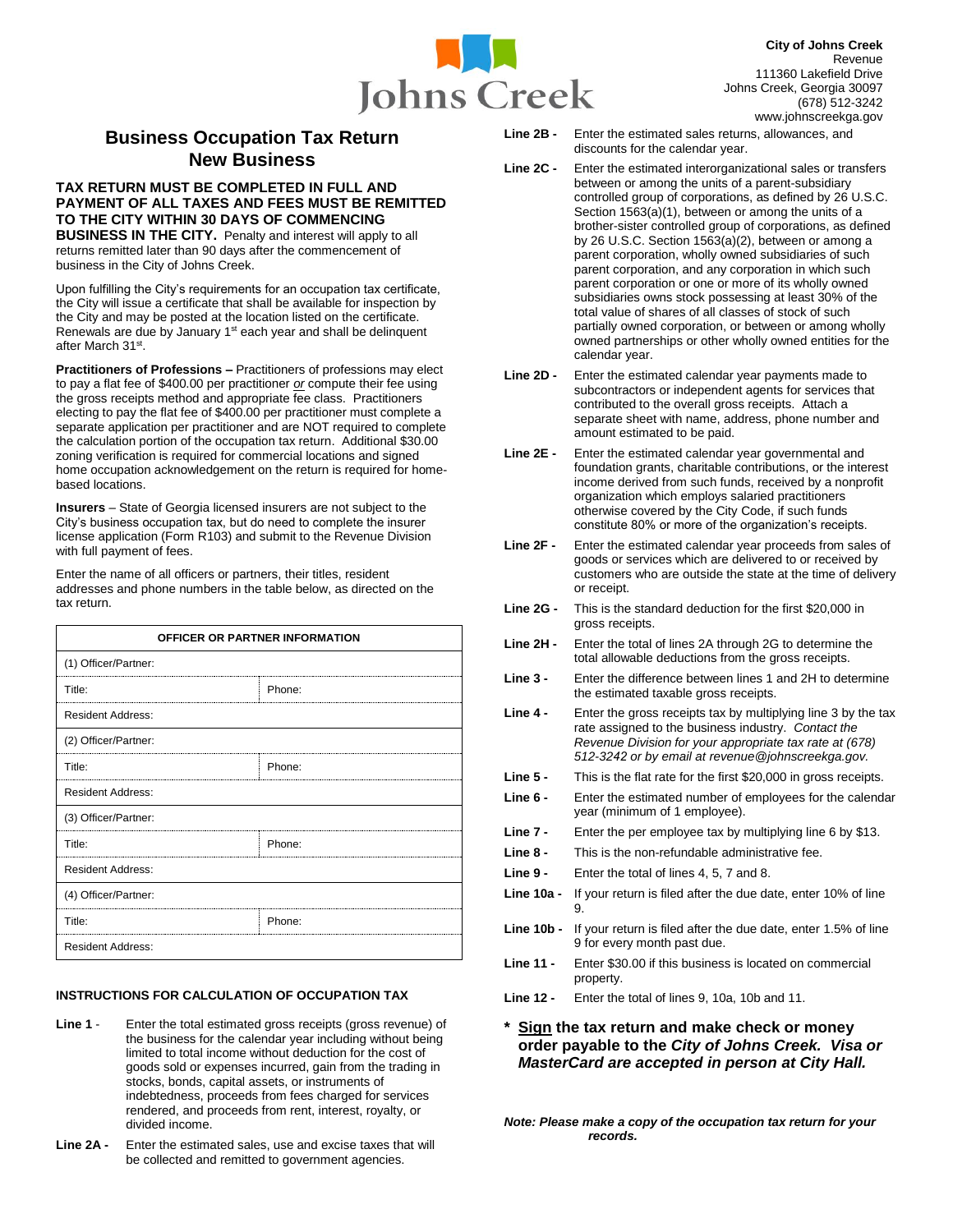

# **Affidavit Verifying Lawful Presence Within the United States**

| I, (print name)<br>of perjury that (check one): |                                                                                                                                                                                                                                                       | swear or affirm under penalty                                                                                                                                                                                                                                                                                                                                                                                                                       |
|-------------------------------------------------|-------------------------------------------------------------------------------------------------------------------------------------------------------------------------------------------------------------------------------------------------------|-----------------------------------------------------------------------------------------------------------------------------------------------------------------------------------------------------------------------------------------------------------------------------------------------------------------------------------------------------------------------------------------------------------------------------------------------------|
|                                                 | I am a United States citizen.                                                                                                                                                                                                                         |                                                                                                                                                                                                                                                                                                                                                                                                                                                     |
|                                                 | I am a legal permanent resident of the United States.                                                                                                                                                                                                 |                                                                                                                                                                                                                                                                                                                                                                                                                                                     |
|                                                 | I am a qualified alien or nonimmigrant under the Federal Immigration and<br>Nationality Act 18 years of age or older lawfully present in the United States.                                                                                           |                                                                                                                                                                                                                                                                                                                                                                                                                                                     |
|                                                 | Alien Registration Number: New York Channel Alien Number 2014                                                                                                                                                                                         |                                                                                                                                                                                                                                                                                                                                                                                                                                                     |
|                                                 | I am applying for the following public benefit (check one):                                                                                                                                                                                           |                                                                                                                                                                                                                                                                                                                                                                                                                                                     |
|                                                 | Alcoholic Beverage License for Terint Business Name                                                                                                                                                                                                   |                                                                                                                                                                                                                                                                                                                                                                                                                                                     |
|                                                 | <b>Alcohol Employee Pouring Permit</b>                                                                                                                                                                                                                |                                                                                                                                                                                                                                                                                                                                                                                                                                                     |
|                                                 |                                                                                                                                                                                                                                                       |                                                                                                                                                                                                                                                                                                                                                                                                                                                     |
|                                                 | Occupation Tax Certificate<br>Print Business Name                                                                                                                                                                                                     |                                                                                                                                                                                                                                                                                                                                                                                                                                                     |
|                                                 | Door-to-Door Salesmen/Solicitors Permit                                                                                                                                                                                                               |                                                                                                                                                                                                                                                                                                                                                                                                                                                     |
|                                                 | Other: _________<br>$\frac{1}{2}$ . The contract of the contract of the contract of the contract of the contract of the contract of the contract of the contract of the contract of the contract of the contract of the contract of the contract of t |                                                                                                                                                                                                                                                                                                                                                                                                                                                     |
|                                                 | <b>Public Benefit</b>                                                                                                                                                                                                                                 | Name of Business (if applicable)                                                                                                                                                                                                                                                                                                                                                                                                                    |
|                                                 | Section 16-10-20 of the Official Code of Georgia.                                                                                                                                                                                                     | I understand that this sworn statement is required by law because I have applied for a public benefit. I<br>understand that state law requires me to provide proof that I am lawfully present in the United States prior<br>to receipt of this public benefit. I further acknowledge that knowingly and willfully making a false,<br>fictitious, or fraudulent statement of representation in this affidavit shall be guilty of a violation of Code |
|                                                 |                                                                                                                                                                                                                                                       |                                                                                                                                                                                                                                                                                                                                                                                                                                                     |
| Print Name of Applicant                         |                                                                                                                                                                                                                                                       | Position Title (if applicable)                                                                                                                                                                                                                                                                                                                                                                                                                      |
| Signature of Applicant                          |                                                                                                                                                                                                                                                       | Date                                                                                                                                                                                                                                                                                                                                                                                                                                                |
|                                                 | Subscribed and sworn to before me on                                                                                                                                                                                                                  |                                                                                                                                                                                                                                                                                                                                                                                                                                                     |
|                                                 |                                                                                                                                                                                                                                                       |                                                                                                                                                                                                                                                                                                                                                                                                                                                     |
|                                                 |                                                                                                                                                                                                                                                       |                                                                                                                                                                                                                                                                                                                                                                                                                                                     |
| (Clerk/Notary Public)                           |                                                                                                                                                                                                                                                       |                                                                                                                                                                                                                                                                                                                                                                                                                                                     |
|                                                 |                                                                                                                                                                                                                                                       |                                                                                                                                                                                                                                                                                                                                                                                                                                                     |

**My commission expires: \_\_\_\_\_\_\_\_\_\_\_\_\_\_\_\_\_\_**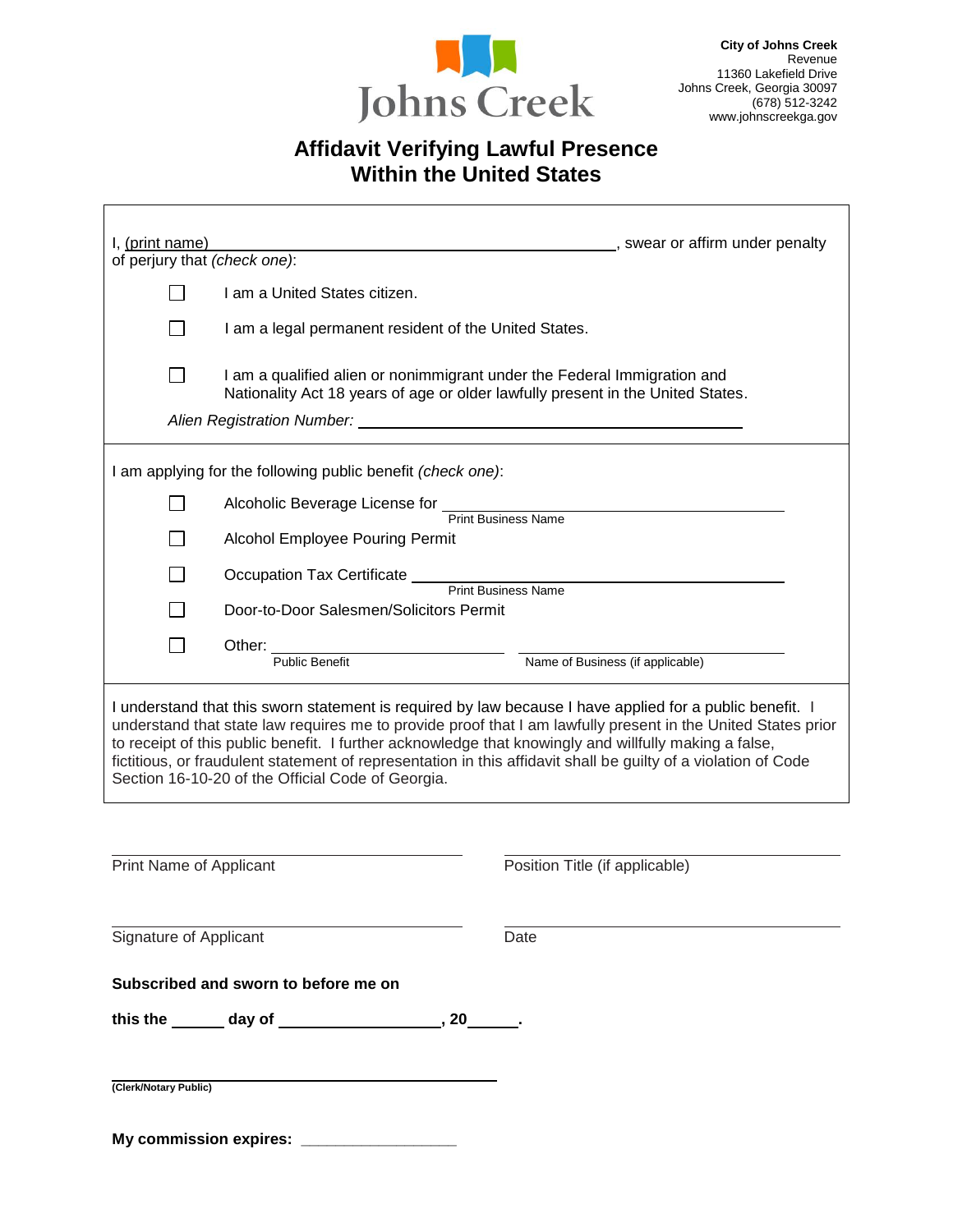

# PRIVATE FMPI OYER AFFIDAVIT

# **Private Employer Affidavit Pursuant to O.C.G.A. § 36-60-6(d)**

By executing this affidavit under oath, as an applicant for an occupational tax certificate (*business license, occupational tax certificate, or other document required to operate a business*) as referenced in O.C.G.A. § 36-60- 6(d), from the City of Johns Creek, the undersigned applicant representing the private employer known as

(Print Business Name) (*printed name of business/private employer*) verifies one of the following with respect to my application for the above mentioned document:

#### **Fill out this section (Effective July 1, 2013) for new and/or renewal business occupation tax certificates. Check (a) or (b).**

(a) \_\_\_\_\_\_\_ On the below signed year the individual, firm, or corporation employed ten (10) or more employees.

(b) \_\_\_\_\_\_\_ On the below signed year the individual, firm, or corporation employed **less** than ten (10) employees.

# **COMPLETE THIS SECTION IF AND ONLY IF YOU CHECKED (a) ABOVE**

**The employer has registered with and utilizes the federal work authorization program, commonly known as E-Verify or any subsequent replacement program, in accordance with the applicable provisions and deadlines established in O.C.G.A. § 36-60-6(a). The undersigned private employer also attests that its federal work authorization user identification number and date of authorization are as listed below:** 

\_\_\_\_\_\_\_\_\_\_\_\_\_\_\_\_\_\_\_\_\_\_\_\_\_\_\_\_\_\_\_\_\_\_\_\_\_\_\_\_\_\_\_\_\_ \_\_\_\_\_\_ \_\_\_\_\_\_\_\_\_\_\_\_\_\_\_\_\_\_\_\_\_\_\_\_\_\_\_

Federal Work Authorization User Identification Number Date of Authorization

# **ALL APPLICANTS MUST SIGN BELOW, NOTARIZE, AND THEN RETURN THIS AFFIDAVIT WITH APPLICATION/PAYMENT TO OBTAIN YOUR BUSINESS TAX CERTIFICATE**

In making the above representation under oath, I understand that any person who knowingly and willfully makes a false, fictitious, or fraudulent statement or representation in an affidavit shall be guilty of a violation of O.C.G.A. § 16-10-20, and face criminal penalties allowed by such statute.

Executed on the \_\_\_\_\_\_ day of \_\_\_\_\_\_\_\_\_\_\_\_\_\_\_\_, 20\_\_\_\_ in \_\_\_\_\_\_\_\_\_\_\_\_\_\_\_\_(city),

 $\blacksquare$  (state)

\_\_\_\_\_\_\_\_\_\_\_\_\_\_\_\_\_\_\_\_\_\_\_\_\_\_\_\_\_\_\_\_\_\_\_\_\_\_\_\_\_\_\_\_\_\_\_ Printed Name of and Title of Authorized Officer or Agent

\_\_\_\_\_\_\_\_\_\_\_\_\_\_\_\_\_\_\_\_\_\_\_\_\_\_\_\_\_\_\_\_\_\_\_\_\_\_\_\_\_\_\_\_\_\_\_ Signature of Authorized Officer or Agent

## **SUBSCRIBED AND SWORN BEFORE ME**

**ON THIS THE \_\_\_\_ DAY OF \_\_\_\_\_\_\_\_\_\_\_\_\_\_, 20\_\_\_\_.**